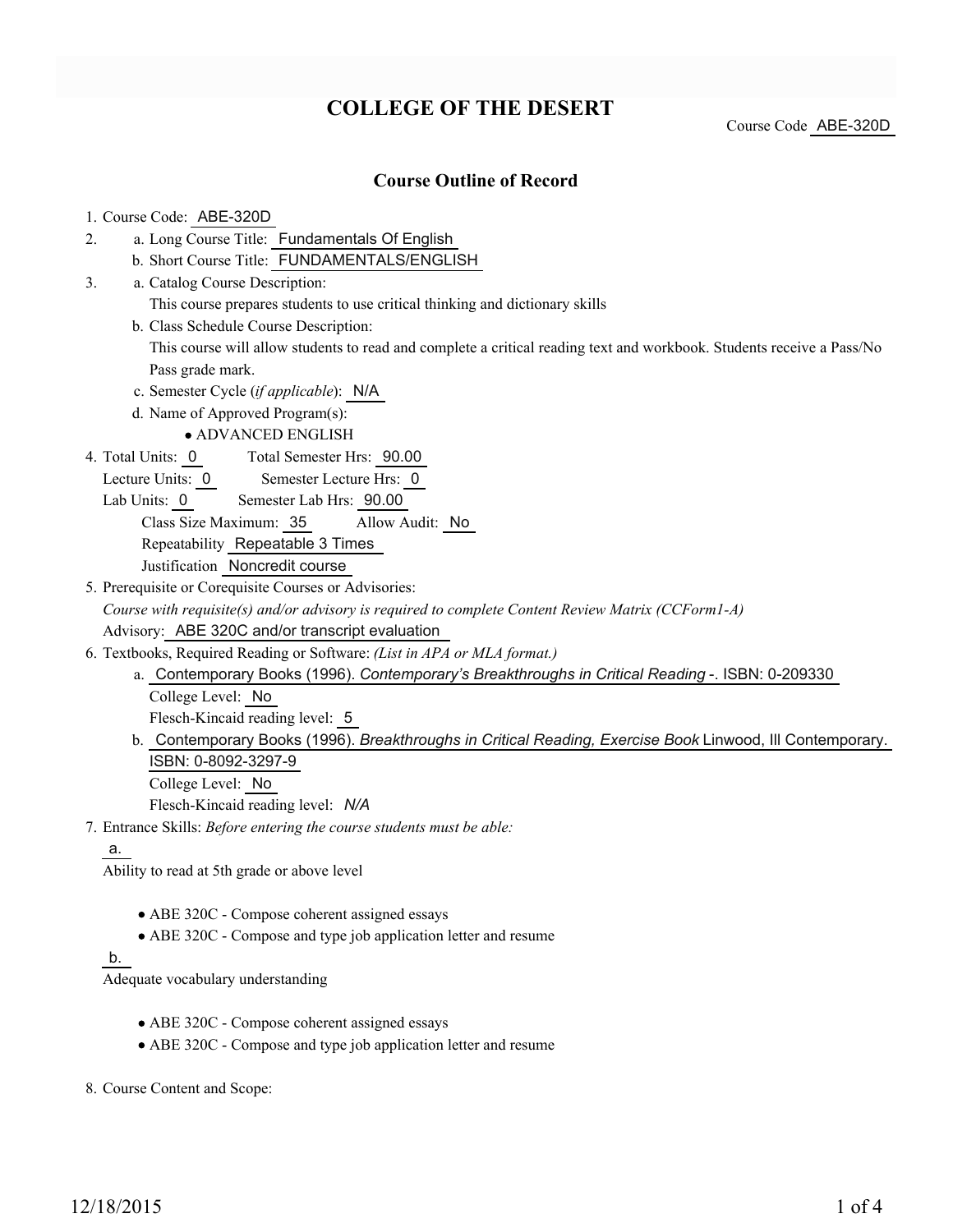# ABE 320D-Fundamentals Of English

## Lecture:

- 1. Inference
- 2. Predicting outcomes
- 3. Restating and summarizing
- 4. Cause and effect
- 5. Comparison and contrast
- 6. Sequence
- 7. Main ideas
- 8. Connotations
- 9. Facts, opinions, generalizations

Lab: *(if the "Lab Hours" is greater than zero this is required)*

- Inference
- Predicting outcomes
- Restating and summarizing
- Cause and effect
- Comparison and contrast
- Sequence
- Main ideas
- Connotations
- Facts, opinions, generalizations
- 9. Course Student Learning Outcomes:
	- 1.

Differentiate between inferences and statements.

 $2<sup>2</sup>$ 

Summarize and paraphrase selected readings.

## 3.

Construct persuasive essays utilizing rhetorical strategies.

10. Course Objectives: Upon completion of this course, students will be able to:

- a. Demonstrate the ability to make decisions, generalizations, and inferences
- b. Identity between stated and unstated main ideas
- c. Analyze predictions and state outcomes
- d. Identity opinion from fact and draw conclusions
- e. Demonstrate accuracy, completeness and sentence sequence
- f. Use analogy and persuasive techniques
- g. Identify fallacies relevance and irrelevance
- h. 8. Write expository essay 9. Write current event essay
- Methods of Instruction: *(Integration: Elements should validate parallel course outline elements)* 11. Other Methods:

a. Small group instruction b. Independent study

12. Assignments: (List samples of specific activities/assignments students are expected to complete both in and outside of class.) In Class Hours: 90.00

Outside Class Hours: 0

a. In-class Assignments

-1. Posttest for book 2. Posttest for Exercise Book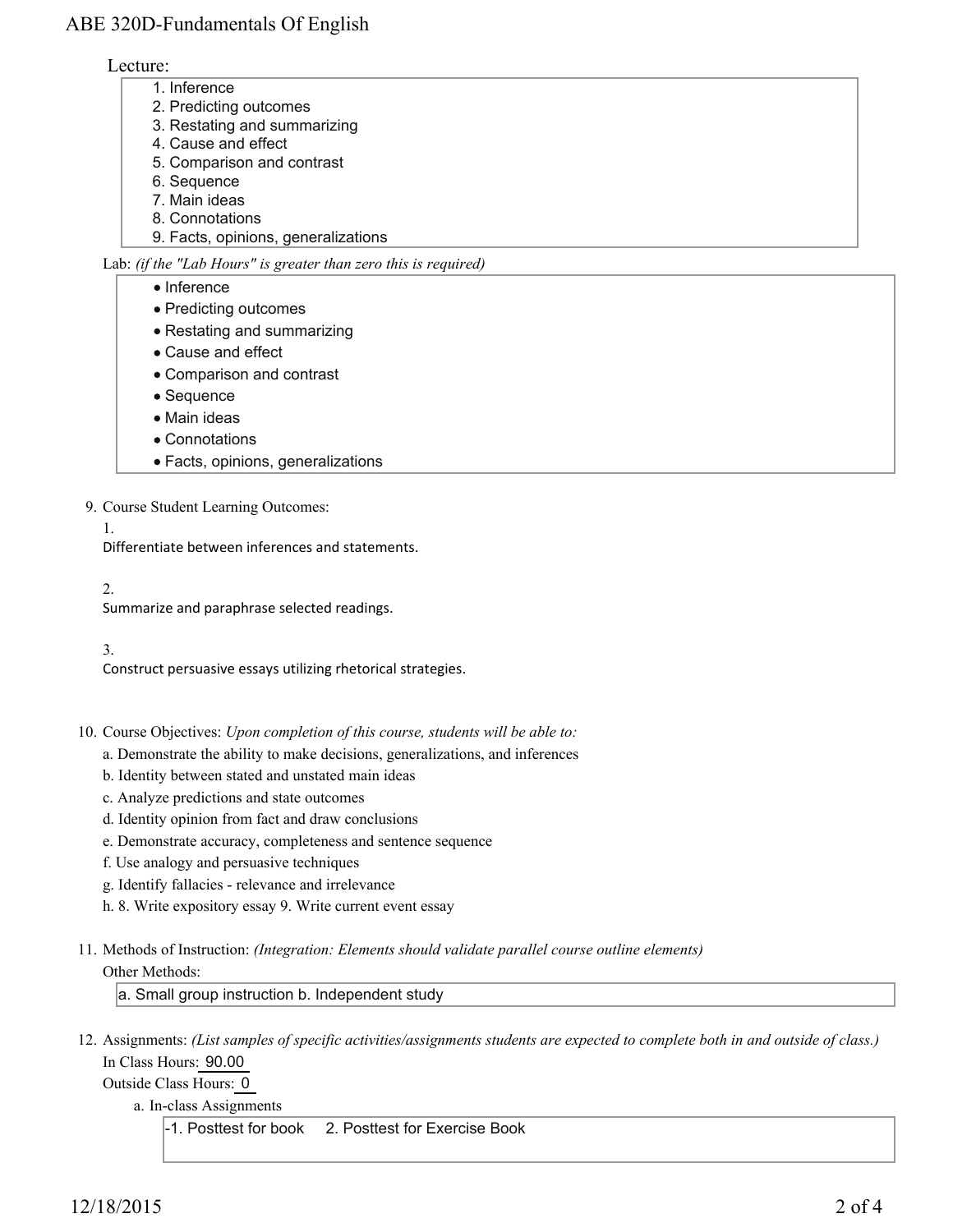# ABE 320D-Fundamentals Of English

| b. Out-of-class Assignments<br>Books are available only in class. Students are required to do all workbook and text assignments in class.<br>There are no outside assignments.                                                                                                                                                                                                                                                                                                                                                                                                                                                                                                                                                                                                                                                                                                   |                      |                     |                     |
|----------------------------------------------------------------------------------------------------------------------------------------------------------------------------------------------------------------------------------------------------------------------------------------------------------------------------------------------------------------------------------------------------------------------------------------------------------------------------------------------------------------------------------------------------------------------------------------------------------------------------------------------------------------------------------------------------------------------------------------------------------------------------------------------------------------------------------------------------------------------------------|----------------------|---------------------|---------------------|
| 13. Methods of Evaluating Student Progress: The student will demonstrate proficiency by:<br>• Self-paced testing                                                                                                                                                                                                                                                                                                                                                                                                                                                                                                                                                                                                                                                                                                                                                                 |                      |                     |                     |
| 14. Methods of Evaluating: Additional Assesment Information:<br>a. Pre-tests/evaluations b. Post test/evaluations                                                                                                                                                                                                                                                                                                                                                                                                                                                                                                                                                                                                                                                                                                                                                                |                      |                     |                     |
| 15. Need/Purpose/Rationale -- All courses must meet one or more CCC missions.<br>PO-BS Independent Study Skills<br>Recognize that the responsibility for learning and growth is their own.<br>IO - Personal and Professional Development<br>Self-evaluate knowledge, skills, and abilities.                                                                                                                                                                                                                                                                                                                                                                                                                                                                                                                                                                                      |                      |                     |                     |
| 16. Comparable Transfer Course<br><b>University System</b><br>Campus                                                                                                                                                                                                                                                                                                                                                                                                                                                                                                                                                                                                                                                                                                                                                                                                             | <b>Course Number</b> | <b>Course Title</b> | <b>Catalog Year</b> |
| 17. Special Materials and/or Equipment Required of Students:                                                                                                                                                                                                                                                                                                                                                                                                                                                                                                                                                                                                                                                                                                                                                                                                                     |                      |                     |                     |
| <sup>18.</sup> Materials Fees:<br>Required Material?                                                                                                                                                                                                                                                                                                                                                                                                                                                                                                                                                                                                                                                                                                                                                                                                                             |                      |                     |                     |
| <b>Material or Item</b>                                                                                                                                                                                                                                                                                                                                                                                                                                                                                                                                                                                                                                                                                                                                                                                                                                                          | <b>Cost Per Unit</b> |                     | <b>Total Cost</b>   |
| 19. Provide Reasons for the Substantial Modifications or New Course:                                                                                                                                                                                                                                                                                                                                                                                                                                                                                                                                                                                                                                                                                                                                                                                                             |                      |                     |                     |
| Course periodic review<br>a. Cross-Listed Course (Enter Course Code): N/A<br>20.<br>b. Replacement Course (Enter original Course Code): N/A<br>21. Grading Method (choose one): Pass/No Pass Only                                                                                                                                                                                                                                                                                                                                                                                                                                                                                                                                                                                                                                                                                |                      |                     |                     |
| 22. MIS Course Data Elements<br>a. Course Control Number [CB00]: CCC000036153<br>b. T.O.P. Code [CB03]: 493062.00 - Secondary Education (Grad<br>c. Credit Status [CB04]: N - Noncredit<br>d. Course Transfer Status $[CB05]$ : C = Non-Transferable<br>e. Basic Skills Status [CB08]: 1B = Course is a basic skills course<br>f. Vocational Status [CB09]: Not Occupational<br>g. Course Classification [CB11]: K - Other Noncredit Enhanced Funding<br>h. Special Class Status [CB13]: N - Not Special<br>i. Course CAN Code [CB14]: N/A<br>j. Course Prior to College Level [CB21]: $Y = Not$ Applicable<br>k. Course Noncredit Category [CB22]: C - Elementary and Secondary Basic Skills<br>1. Funding Agency Category [CB23]: Y = Not Applicable<br>m. Program Status [CB24]: 1 = Program Applicable<br>Name of Approved Program (if program-applicable): ADVANCED ENGLISH |                      |                     |                     |

23. Enrollment - Estimate Enrollment